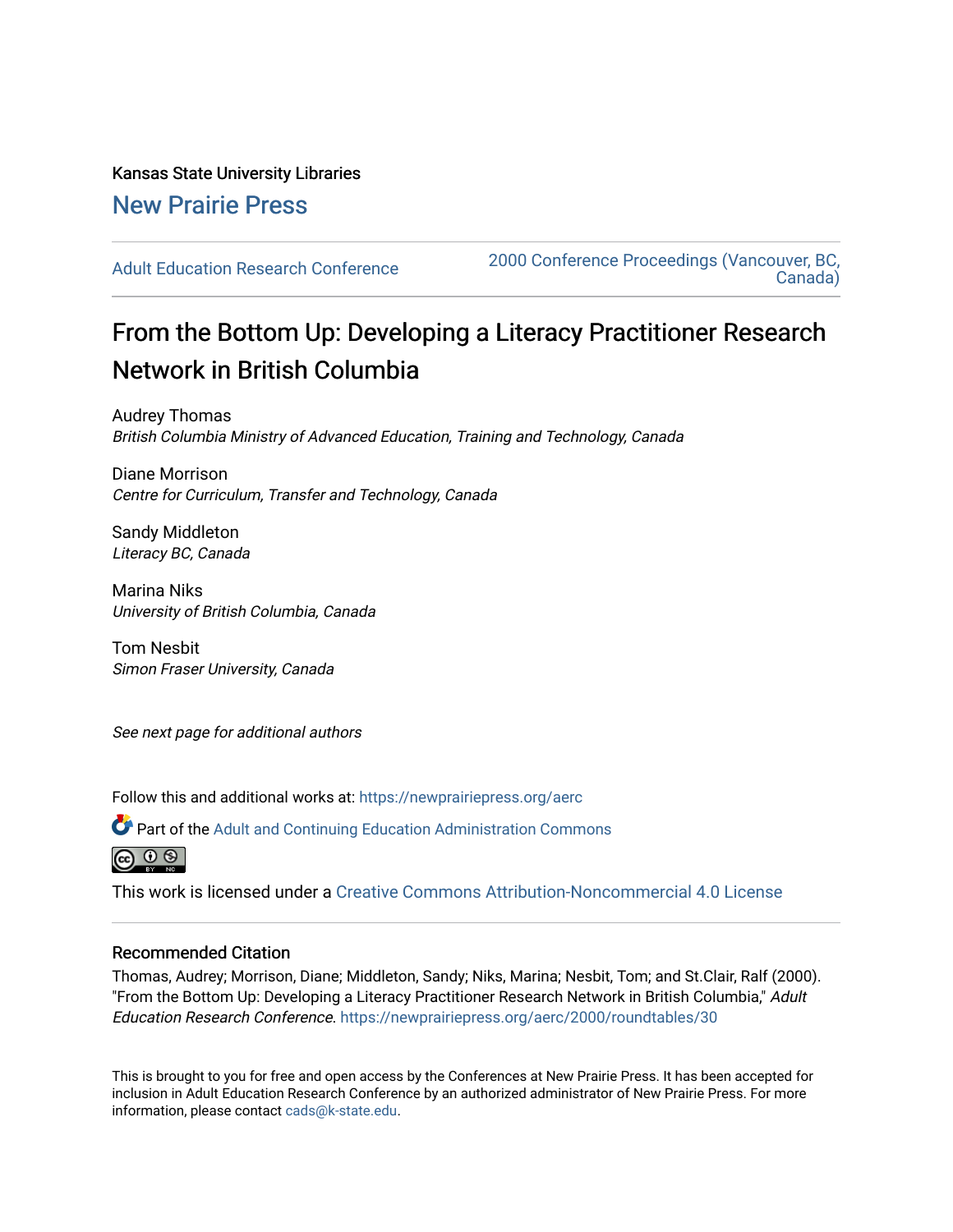### Author Information

Audrey Thomas, Diane Morrison, Sandy Middleton, Marina Niks, Tom Nesbit, and Ralf St.Clair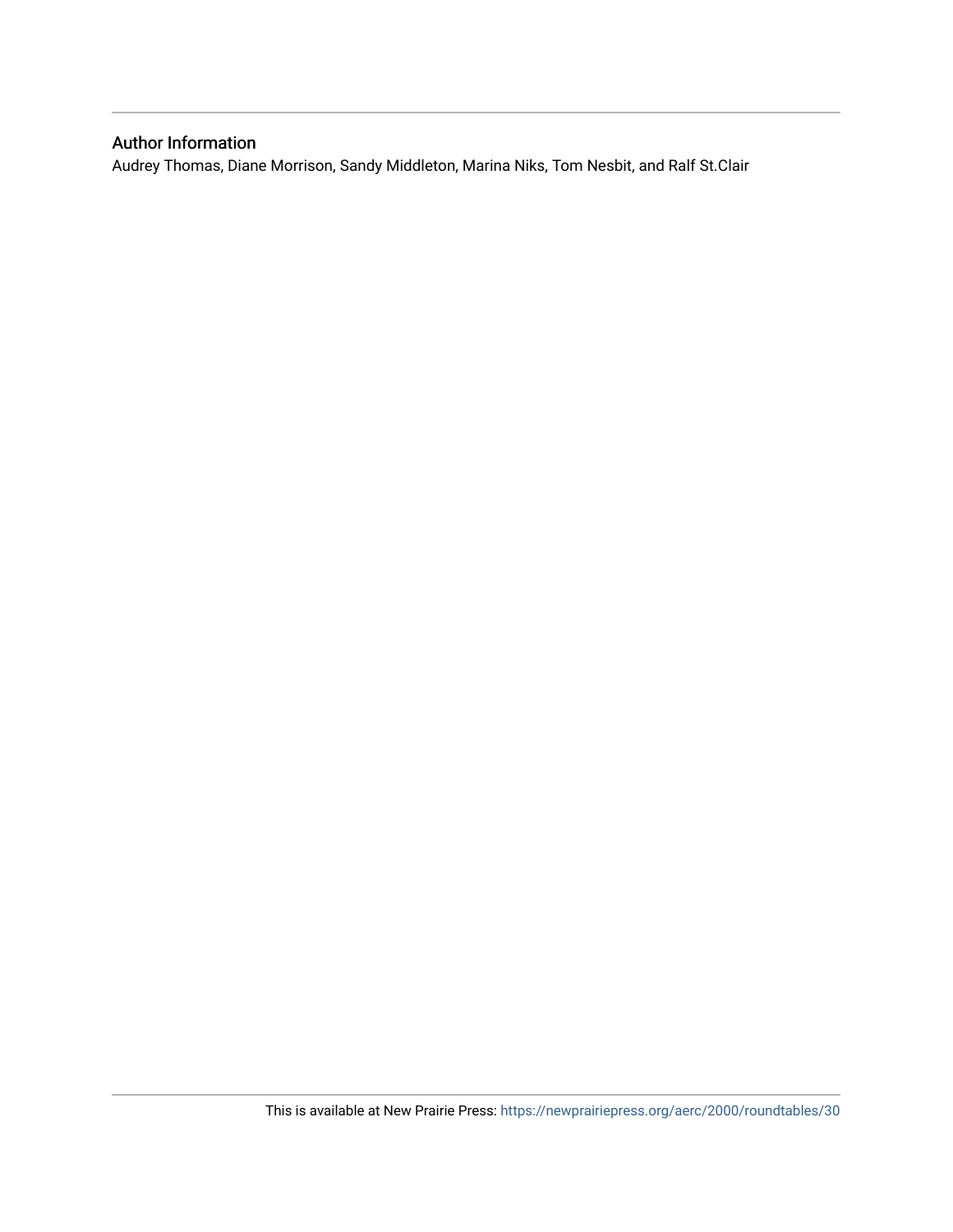## **From the Bottom Up: Developing a Literacy Practitioner Research Network in British Columbia**

Audrey Thomas British Columbia Ministry of Advanced Education, Training and Technology, Canada Diane Morrison Centre for Curriculum, Transfer and Technology, Canada Sandy Middleton Literacy BC, Canada Marina Niks University of British Columbia, Canada and Tom Nesbit and Ralf St. Clair Simon Fraser University, Canada

**Abstract:** *This roundtable will address the developments and challenges involved in building research capacity among literacy practitioners in the province of British Columbia through collaborative partnerships between various agencies. Case examples of different approaches will be presented with opportunities for questions and discussion.*

#### **Introduction**

Until recent years, much of adult literacy practice in Canada has relied on research from other jurisdictions – mainly the UK and the USA. There have been only a few adult literacy researchers in Canada. Most literacy practitioners are busy people dealing with their programs and learners on a daily basis. There is little time, and resources are limited for reflection on practice, documentation of activity and distribution of results. Collaborative partnerships are a key component in the development of an emergent literacy practitioner research network in British Columbia (BC). Practitioner is defined broadly to include those variously working in the literacy field and includes literacy learners.

Canadian literacy research events in 1996 and 1997 led, in 1998, to two separate research days hosted by the BC government in cooperation with the Centre for Curriculum, Transfer and Technology (C2T2) and to a project that provides ongoing training support for adult literacy practitioners. In addition, a literacy action research course was part of a 1998 literacy summer institute organized by Literacy BC, the provincial literacy coalition.

The partnerships that have developed between government, two provincial non-profit educational organizations and local universities provide awareness about research questions and opportunities for training. Presenters will each address their roles in this initiative and focus on case examples drawn from their experience.

#### **Learners Educational Action Research Network (LEARN)**

One such case example is the LEARN project. The main goal of this research project is to explore and learn how to build and sustain connections among literacy learners in BC by developing a "learner network." The project is managed by Literacy BC, through a project coordinator. The research team is composed of six adult learners who have a wealth of experience as literacy advocates but are new to research. The principal objectives of this one-year project are to: a) design and implement a collaborative action research project that builds on existing